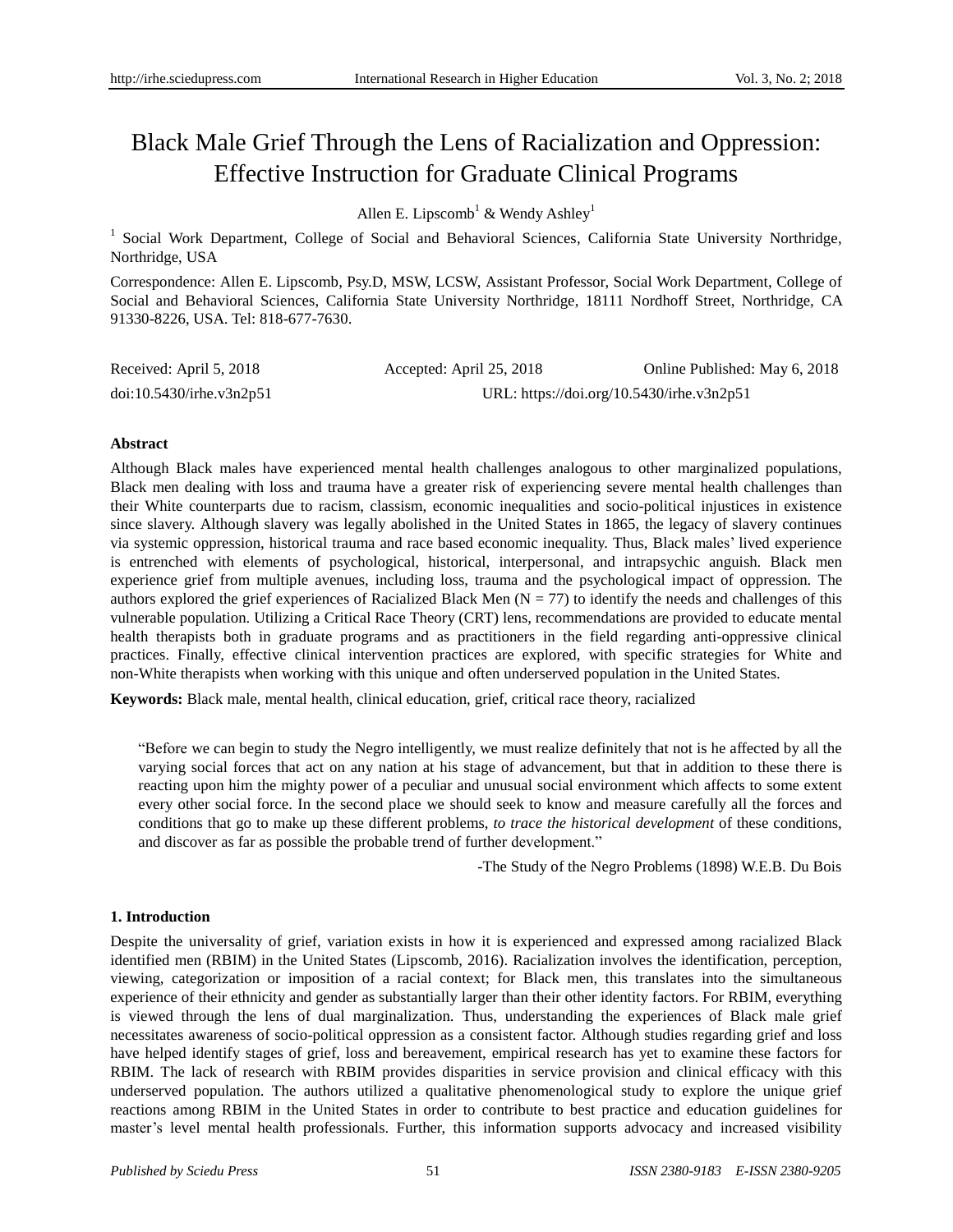regarding the historical cultural nuances that exist among this vulnerable population.

## *1.1 Grief in Racialized Black Males*

Grief is largely recognized as a complex, multidimensional phenomenon that is influenced by a variety of external factors. Grieving is part of the normal process of responding to a loss and can be experienced mentally, physically, socially and/or emotionally. Walter and McCoy (2009) define grief as a normal and natural emotional reaction to loss or change of any kind that is neither pathological, abnormal, nor an indicator of a characterological disorder. Berzoff and Silverman (2004) describe grief as conflicting feelings caused by the end of or change in a familiar pattern of behavior. Conventional emotional reactions to grief may include anger, guilt, anxiety, sadness and despair (Walter & McCoy, 2009). If a loss includes threat to one's life, alters one's life dramatically or creates experiences that overwhelm the capacity for coping, the emotional, psychological and physiological residue left over from heightened stress can be traumatic (APA, 2016; Herman, 2015). However, grief in marginalized groups is not limited to loss. Research indicates that exposure to racial discrimination and racism is linked to psychological and emotional grief (Carter, 2007; Pieterse, Todd, Neville & Carter, 2012; Shavers et al., 2012). Thus, grief with RBIM is nuanced; while the emotional experience of grief is universal, the lived experience of grief is compounded by socio-political factors. This "normal" experience juxtaposed with the trauma of oppression creates a unique range of clinical manifestations with Black men.

## *1.2 The Realities of Black Mental Health*

The statistics regarding mental health for Black Americans are alarming when compared to those of White Americans. According to the United States Department of Health and Human Services Office of Minority Health [US HHS] (2016), Black Americans are 20 percent more likely to report serious psychological distress than adult White Americans. Black Americans living below poverty are three times more likely to report serious psychological distress than those living above poverty. Black Americans are more likely to report feelings of sadness, hopelessness, and worthlessness than are their White counterparts. And while Black Americans are less likely than White Americans to die from suicide as teenagers, Black teenagers are more likely to attempt suicide than are White teenagers (8.3 percent v. 6.2 percent) (US HHS, 2016). Black Americans of all ages are more likely to be victims of serious violent crime than are Whites, making them more likely to meet the diagnostic criteria for post-traumatic stress disorder (PTSD).

Black males face even greater stressors and challenges due to historical trauma, systemic oppression, prejudice and economic disparities rooted in racism (Bowleg, et al, 2017; Harris, 1995; Lipscomb, 2016). Black males are disproportionately over-represented in the United States jails and prisons, and the unemployment rate for Black men is over twice the rate of White men of the same age (Bowleg, et al, 2017). They are disproportionately exposed to poverty, unstable housing, increased HIV risk, homicide, unintentional injuries, suicide, heart disease, and cancer (Bowleg, et al, 2017; Bowleg & Raj, 2012; Centers for Disease Control and Prevention [CDC], 2015; Dunlap, Benoit & Graves, 2013). The vulnerability of Black men based primarily on their racial characteristics puts this population at considerable risk for mental health crisis, disability or death.

Despite high levels of need and significant discrepancies in risk, Black men do not consistently seek or access mental health treatment. Black males are least likely to seek psychotherapy and counseling services to treat mental health related challenges (including but not limited to anxiety, clinical depression, post-traumatic stress disorder, marital conflicts and challenging familial dynamics) (Woodward, Taylor, & Chatters, 2011). Black men are also often absent from research trials. Black males frequently express concern about stigma, psychological vulnerability, and help-seeking as "wrong", which impacts adaptive relational coping behaviors (Harris, 1995; Ward, 2013). While many Black men indicated that they were willing to seek out some form of help (Harris, 1995), numerous were apprehensive about seeking traditional psychological services for mental health issues. Due to this level of discomfort, Harris (1995) asserted the necessity for implementation of diverse strategies, creative counseling techniques and expanded roles of mental health professionals, arguing "a broader spectrum of counseling goals is required than has traditionally been promoted by counselors" (p. 244). Traditional mental health may be helpful in addressing traditional manifestations of mental health symptoms, however, RBIM present with racialized symptoms, experiences and perspectives. Thus, culturally relevant treatment for this population must include consideration for the intersectionality and complexity of the lived experiences of racialized Black men.

# *1.3 Oppression and Racialization as a Practice Foundation*

The macro-historical context of racialization must inform direct micro-clinical practice with Black men. It is crucial that mental health professionals exiting graduate school programs recognize the impact of racialization on Black men.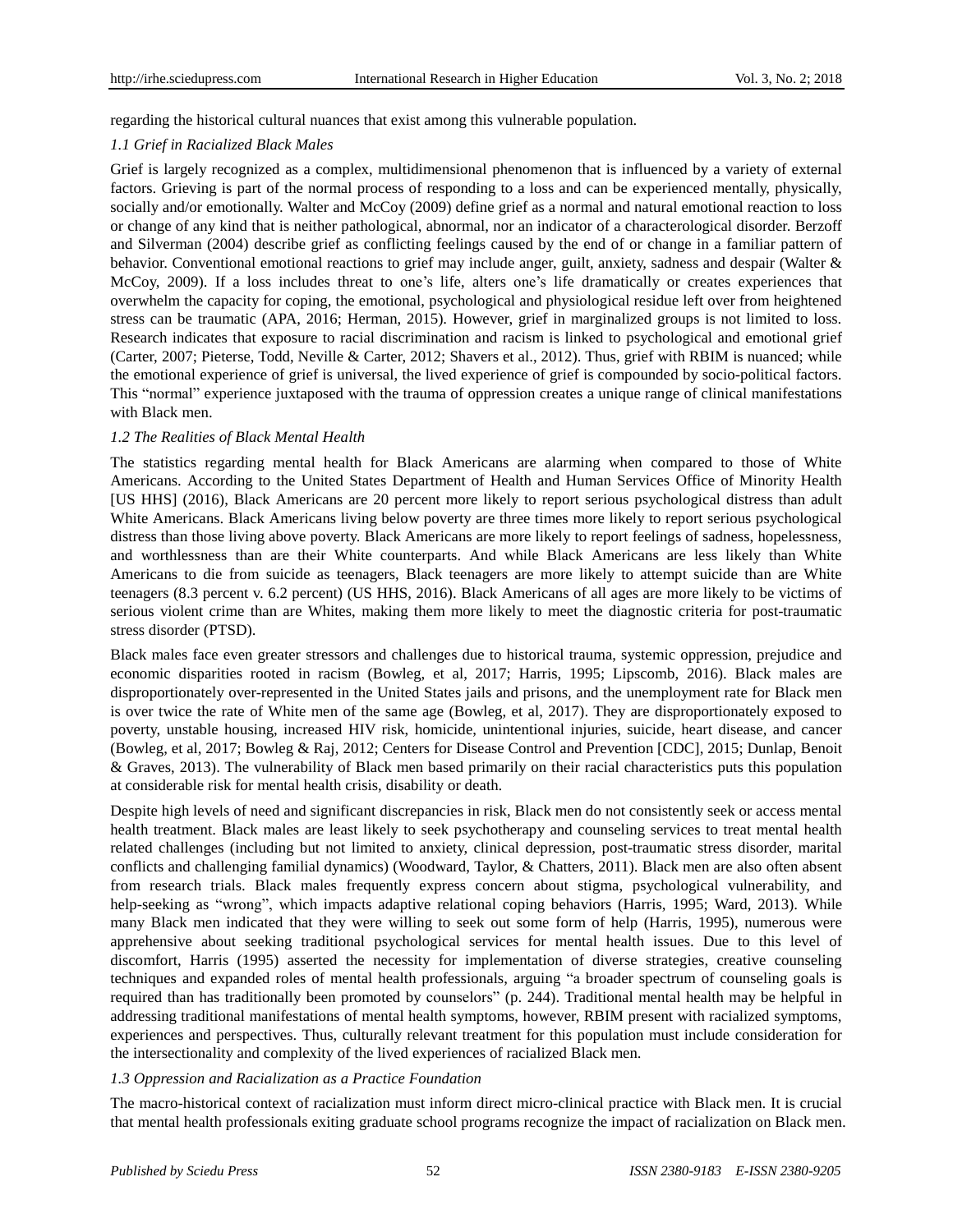When looking at race, sociologists prefer to use the term *racialization* as opposed to *race* in order to emphasize that racial identification is comprised of categories which serve as social constructions that change in time, space and circumference, and are attributed with status quo (Smiley, 2016). Although the variances in definition may appear negligible, they translate into monumental differences in perspective. Race for Black men is a definitive component of identity while racialization is an ongoing lived experience. Further, racialization is a double edged sword; RBIM experience the pain of racialized exchanges both interpersonally and intrapsychically. Systemic and interpersonal racialization are defined by stereotypes, microaggressions and marginalization projected from others, while intrapsychic racialization is a lens that views all experiences as tinged with racial and gender implications.

In order to understand Black male racialization, the consequences of historic and systemic oppression must be examined and explored. Bowman (2015) indicated that among high risk Black [*racialized*] men, chronic role strains and related psychosocial problems do not just occur at a point in time, rather, they evolve out of interactions between past role experiences, immediate role barriers, and adaptive efforts. The results of oppression manifest as systemic disparities and dysfunctional behaviors for Black racialized males, with violence as a primary concern. A substantial element of Black male violence is the direct result of their position within American society that has been and continues to be characterized by societal oppression, internalized racism, violent social learning environments, sexism, male socialization, and economic exploitation (Carter & Sant-Barket, 2015). The cycle of violence has origins in the history of marginalization experienced by Black males in American society. Many struggle with feelings of alienation from a society that projects an illusion of citizenship and equality, while simultaneously contributing to the destruction of Black male self-worth and infringement on the efficacious transition to manhood. Oppression and lack of equity contribute to internalized rage and powerlessness, which may manifest as aggression, violence, or other unconventional methods of empowerment. In populations where access to resources, capital and equity are futile, powerlessness may alter prescribed channels of status and recognition. Thus, reactions of violence in Black male culture is often an attempt to regain control, respect and status as social capitol, especially when other forms of social capital have been denied or are unavailable (Anderson, 2009). The external expression of violence and the internal emotions of anger, powerlessness, and frustration experienced by Black men associated with the constant subjugation of daily reminders of their unequal status function as a precursor to mental and physical health concerns.

While systemic oppression and a socio-political history of subordination are significant barriers to psychological well-being, consistent disparate experiences with privileged groups in which racial identification and membership are the source of oppression are additional contributors to anger, distress and violence. *Racialized experiences* refer to acts that exclude, marginalize, and/or disenfranchise people of color during interactions with White people. These are often experienced as microaggressions and include "subtle insults (verbal, nonverbal, and/or visual) directed toward people of color, often automatically or unconsciously" (Solorzano et al., 2000, p. 60). A key element to the challenge of racialized experiences is that they tend to go unnoticed by White people (Frankenberg, 1993; Hardiman, 2001; Helms, 1992; McIntosh, 1988; Tatum, 1997). Responding to this dynamic is an additional dilemma; self-silencing often results in internal tension, resentment and self-loathing while interpersonal confrontation can perpetuate stereotypes of aggression and violence. Although challenging for Black men in daily life, the racialized dissonance between Black men and the primarily White clinical and research worlds commands immediate attention.

#### *1.4 Preparation for Clinical Practice With Black Men*

Each year colleges and universities across the United States graduate masters level clinical psychologists, marriage and family therapists, professional clinical counselors and clinical social workers. Because oppression is an embedded reality in our country perpetuated both by individual acts and systemic policies, practices and laws, it is of the utmost importance that graduate programs in mental health related disciplines teach students about the psychological impact of oppression and racialization (Bell, 2000; Delgado & Stefancic, 2001). Oppression, racism, historical trauma and ongoing socio-political inequities have a monumental impact on Black men, imbuing their lived experiences with the stain of depravity and insufficiency. Historically, Black men have been repetitively stereotyped as angry, hypermasculine criminals, savages and thugs, resulting in increased incarceration, police brutality and internalized inferiority (Smiley & Facunle, 2016). Misconceptions and prejudices about Black male identity have pervaded media, public policy and research, influencing how Black men's lived experiences are represented in practice informed research.

However, teaching methods for this type of intersectional content are frequently not inclusive, presenting race related material through the lens of a dominant narrative. The identity of the faculty often subtly or significantly impacts both their lens and the curriculum. When instructors represent dominant social groups, lectures may inadvertently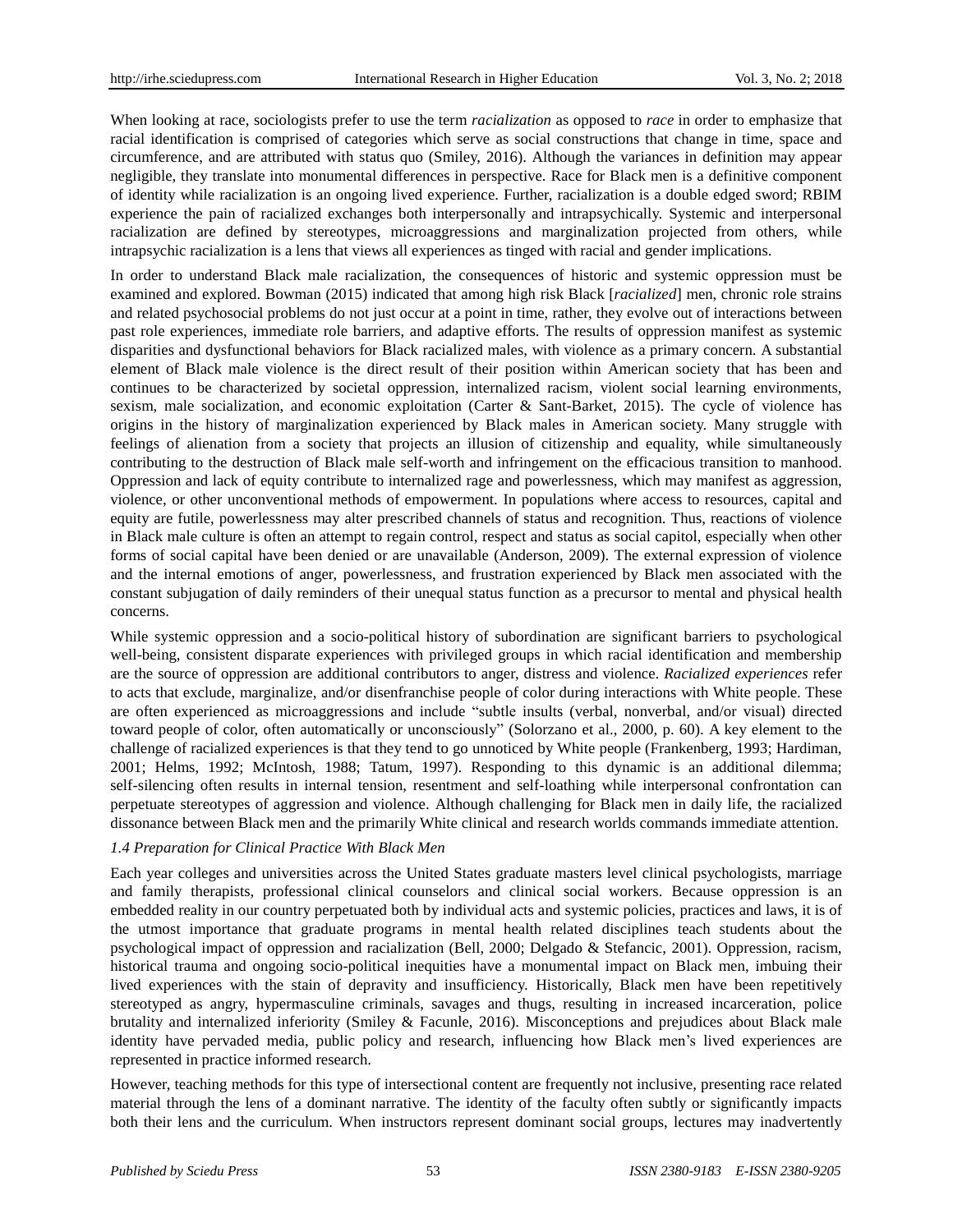support dominant perspectives, while alternative perspectives and accounts may be silenced or minimized (University of Michigan, 2017). With only 3 percent of college faculty Black males or females (2% are Black males), this type of intersectionality discourse cannot be left only to instructors who are themselves racialized clinicians (National Center for Educational Statistics, 2015). Thus, White instructors are charged with engaging students in critical analysis of dominant narratives in theory, diversity and clinical practice. It is vital for White educators in graduate programs across the United States to explicitly introduce racism, racial privilege and White supremacy into clinical pedagogy, regardless of content or subject matter. White allies can be are extremely powerful in re-educating practitioners in racial privilege, ultimately contributing to the elimination of racial oppression and emotional, psychological, and spatial suppression (Brookfield, 1995).

#### **2. Theoretical Perspective**

Cultural competence is critical to effective practice with marginalized groups. However, the cultural competence framework has been consistently critiqued as lacking the specificity to attain any concrete learning or practice objectives (Abrams & Moio, 2009; Ashley & Paez, 2015; Schiele, 2007). Schiele (2007) argued that utilization of a cultural competence model downplays the legacy of racism, leaving mental health practitioners unprepared to deal with the interpersonal and systemic realities of racism and oppression. More concerning is the charge that a cultural competence paradigm in graduate education may unintentionally reinforce a color blind, race neutral perspective, teaching students to ignore or downplay racial differences. Critical Race Theory (CRT) directly confronts racial ambiguity, with a mission to analyze, deconstruct and transform the relationship between racism and power (Abrams & Moio, 2009). CRT emerged in the mid- 1970's in the wake of the civil rights movement, with origins in the fields of anthropology, history, philosophy, political science and sociology (Abrams & Moio, 2009; Crenshaw et al. 1995; Delgado & Stefancic, 2001). One of the key notions of CRT is that racism is more than just unrelated secluded acts by individuals, but is core phenomenon to American society, entrenched in the cultural, legal, and psychological domains. For people of color, the intersectional experience of racism based on their marginalized identities is a core component of the theory. Further, CRT advocates the rewriting of dominant groups' history to include the narratives of minimized, silenced and excluded groups (Abrams & Moio, 2009). Because these tenets acknowledge the lived experiences of racialized Black males, is vital to utilize this type of theoretical perspective when comprehending and deconstructing their culturally specific grief experiences.

#### **3. Methodology**

#### *3.1 Research Design, Sampling and Recruitment*

Snowball and Purposive sampling was used to recruit Racialized Black Identified Men (RBIM) (N=77) reporting a) experiencing at least one incident of racialization (being harassed, targeted, surveillance or assaulted based on ascribed racial identification) **and** b) a traumatic significant loss (sudden, unexpected, and/or violent death) of a loved one (parent(s), spouse/partner, sibling, relative, or close friend) as a result of death in the United States. There was a mean age of 33 with  $SD = 10.98$ . All the participants completed high school and a third obtained a degree from a higher education institution. 85% of the participants were currently employed and 50% reported being in a committed long-term intimate relationship.

Recruitment avenues included community agency providers, social media networking groups, and word-of-mouth. Utilizing a *Critical Qualitative Research (CQR)* approach (Merriam (2009) and a Critical Race Theory as an exploratory framework the following four inquiries were asked to all participants: 1) How do you respond to a significant loss in your life? 2) Who do you go to when you have experienced a significant loss? 3) What was your emotional response to the loss? and 4) How would someone close to you describe your reaction to a significant loss? The researchers reviewed the interview transcriptions to develop themes around (a) transcriptions for initial ideas/observations; (b) line-by-line coding; (c) focused coding through constant comparison; and (d) theme development (Bazeley, 2012). Qualitative results were then utilized to construct and identify themes among the 77 RBIM's transcripts. Rigor was achieved through moderately prolonged engagement, maintaining an audit trial, member checking and peer co-coding (Bazeley, 2012).

#### **4. Findings**

Findings yielded multiple themes regarding the grief experiences of RBIM. In response to how they responded to significant loss, 60% of participants indicated that they accepted the loss, while 33% reported responding with sadness/despair and 7% of participants stated that they experienced aggression following a significant loss (Table 1). In response to whom they went to when experiencing a significant loss, 40% of participants reported going to their parents for guidance, nurturing and social support, while 37% sought close friends. 29% reported finding support in a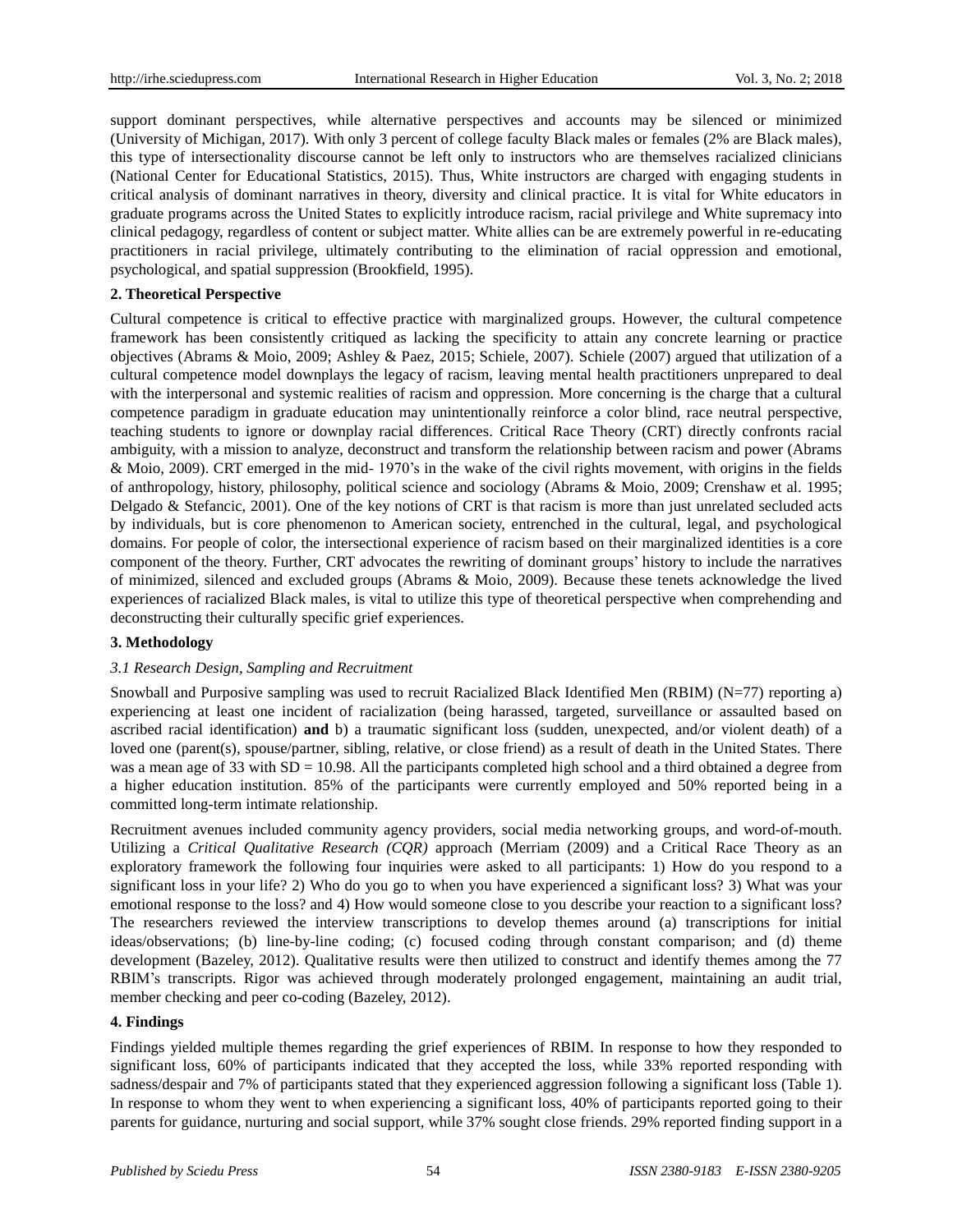spouse/partner, while 25% indicated they went to their siblings. An astonishing 13% of participants reported that they had no one to go to following a loss (Table 2). Regarding how others view their response to loss, the majority of participants (60%) indicated they cried, while 33% noted that others did not see their emotional response because they engaged in social isolation or withdrawal from peers and family (Table 3). Analysis also revealed that RBIM felt the need to be self-contained, stoic and to retreat when experiencing loss. Over 50% of participants reported this being a major barrier to addressing their mental health needs and seeking out mental health support in the community, identifying fears of being labeled as an "aggressive Black man".





Table 2. Whom racialized Black men seek for support following loss

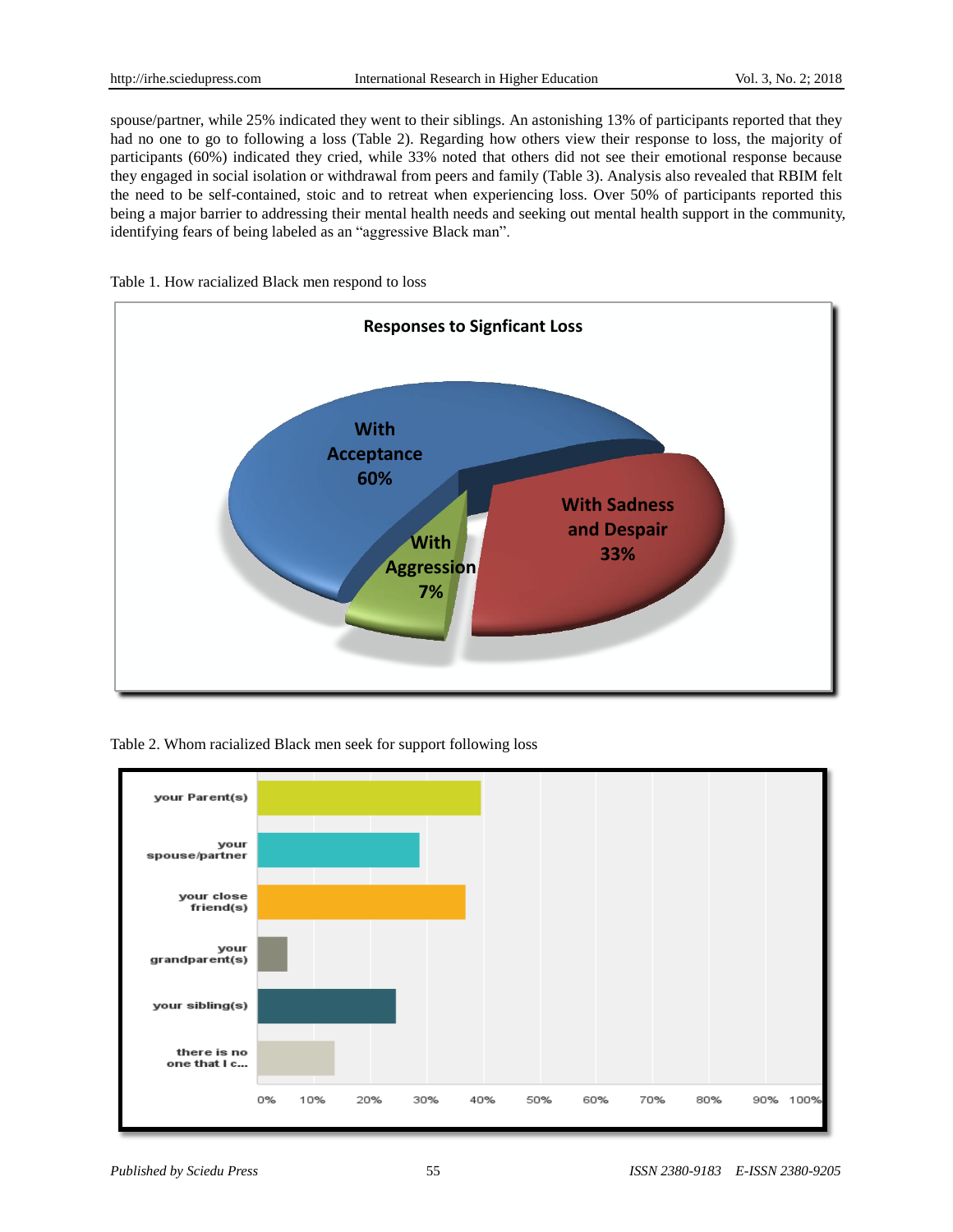

#### Table 3. Others view of racialized Black men's responses to loss

## **5. Discussion**

The data suggest that despite lack of societal cognizance and individual challenges with verbalization of grief, RBIM have not been bereft of their racialized grief and loss experiences. More precisely, due to the complexity of internal, interpersonal and systemic factors, their grief can be described as disenfranchised grief and loss (Lathrop, 2017). The study demonstrated that grieving Black men both want and seek support; however, they primarily seek support from parents who are able to provide emotional support and lived experience validation and recognition. Critical to the findings is how RBIM frequently respond to a significant loss as though they have accepted the loss, however, this acceptance is likely to be predominantly a cognitive process. It is crucial to note that acceptance does not always mean one has grieved and mourned the loss. What the data illustrates is that despite their desire for acceptance, they are likely to be experiencing deeper emotional ambivalence and discomfort around the loss. Emotional ambivalence in RBIM bifurcates the sense of self, causing internal cognitive dissonance (Spencer, 2013). As a result, Black men not only experience physical losses but loss of their identity due to being racialized. The authors refer to this phenomena as *forced cultural acceptance*. *Forced cultural acceptance* is defined as the act of imposing a situation or condition onto another individual or group of people based on phenotypic presentation with dominance, power and force. This refers to cultural historical incidents in which Black men have been forced to accept and internalize emotionally charged experiences due to risk of being lynched, killed, beaten or tortured.

This information is critical for mental health professionals on many levels: prevention programs may include community outreach to families, offering services such as family groups; mental health first aid may be provided to family members; and mental health service providers can anticipate barriers for Black men experiencing significant loss regarding their willingness or comfort in expressing how they truly feel. Mental health professionals must also be taught to include parents in their treatment plans and encourage Black men to talk to someone whom they feel comfortable with (e.g. a parent; a friend; a companion, etc.). Participants in the study shared that treatment providers do not have to be a Black male to hold therapeutic space with them. In providing micro clinical services to Black men, clinicians must look for isolation and withdrawal, which may provide additional information of internal intrapsychic struggles. Further, ongoing assessment of suicidal thoughts, plans, means and attempts is a necessity. As previously mentioned, the internal experience of distress does not always translate to signs or symptoms, so mental health providers must be vigilant in continuous risk assessment. Larger implications from the research data reflect the clinical responsibility of mental health professionals (i.e. recent graduates and seasoned clinicians alike) to make therapy and counseling settings a safer space for Black men with objectives including: 1) Increased utilization of treatment services; 2) Allowing space and time for trust and emotional expression and 3) Patience with their individual processes.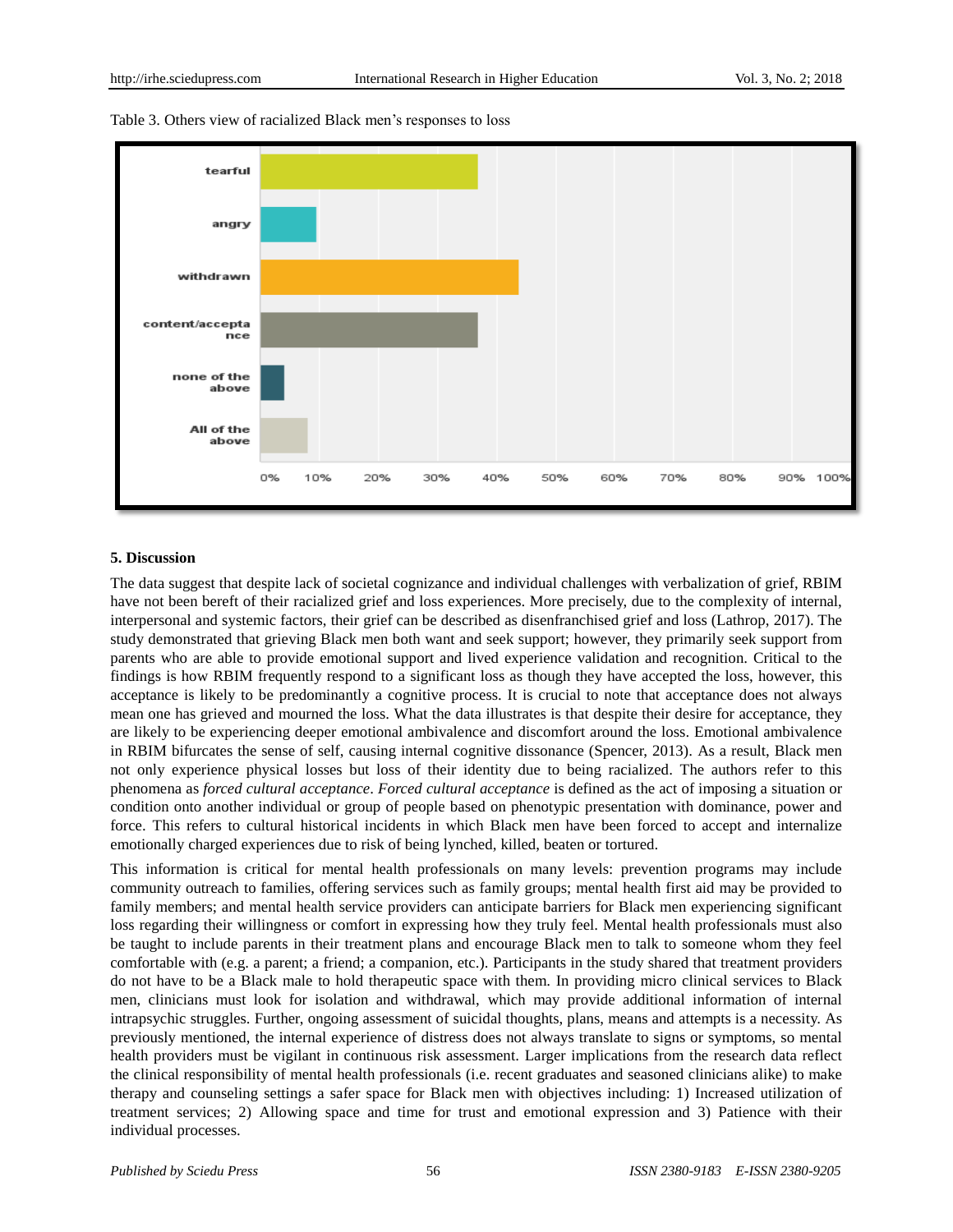Qualitative data indicated that anger and aggression were responses to grief and loss for several participants, suggesting that aggression for Black males is consistently correlated with lack of acknowledgement or validation of their racialized grief experiences; particularly when they do not feel safe to emotionally express and grieve their experiences. Skills sets necessary for effective intervention include the following:

- 1) *Speaking truth to experiences.* Clinicians must avoid an adversarial position in therapy, to take a position of cultural humility, validating and recognizing racialized grief experiences as true and providing a genuine apology for microaggressive experiences (Lipscomb & Ashley, 2017).
- 2) *Normalizing feelings vs. pathologizing behaviors* (i.e. stereotyping anger as aggression or threat). Instead, mental health professionals must normalize grief related anger, inquire about natural supports and encourage RBIM to use them. It is imperative to take the time to explore barriers to utilizing natural supports, as those challenges are consistently impediments to healing. Space must be provided in the therapeutic setting to allow dialogue regarding client comfort level with utilizing clinical space(s) for support and identifying barriers to vulnerability and safety.
- 3) *Acknowledge experiences with power, privilege and oppression in clinical spaces*. Grief experiences are rife with nuanced elements of loss, power, powerlessness and myriad other factors. Focus on "problems" or content related concerns without acknowledgement of power and privilege can create clinical barriers and challenges (i.e. stigma, stereotype, mis-labeling and displacing of emotions). Additionally, validation of power and privilege can strengthen the therapeutic relationship by acknowledging the depth of lived experience beyond content.
- 4) *Joining in the space with them.* Clinicians must tolerate their own discomfort in allowing RBIM to experience the emptiness of their loss and experience a true mourning process. The challenge for practitioners is in bearing witness to the loss, relationally sharing clinical space and allowing the RBIM to identify what grieving and healing and recovery looks like for themselves. The journey itself becomes a fundamental component of the process.

#### **6. Recommendations and Implications for Clinical Graduate Training Programs**

Findings suggest the importance of empirically-based training interventions around understanding and supporting grieving RBIM. In addition, further research is needed on identifying additional cultural and historical barriers that may impede treatment for this vulnerable population. Culturally relevant continuing education should be offered and implemented at all universities and colleges with mental health related programs. These learning opportunities should be provided to graduate students and future clinicians planning to work with RBIM in clinical or community mental health settings. Further, research should engage treatment providers who work this population in the community on identifying their perceived barriers, challenges and successes to providing anti-oppressive treatments for this population. Anecdotally effective interventions must be researched and explored with an ultimate goal of developing effective therapist-client relationships that promote and utilize core skills such as empathy, genuineness, unconditional positive regard, and consistency in how the therapist "shows up" for their Black male client. The ability of a therapist to accurately display empathy and understanding towards their Black male clients is a vital principle for gaining true rapport, buy-in and trust. Graduate training programs retain a responsibility to increase awareness regarding what the authors refer to as a cultural-relational dichotomy, consisting of *inter-cultural comfort* (clients of a different culture/racial group than the therapist avoid telling the therapist how they truly feel in order to ensure the therapist feels comfortable and safe while meeting with them) and *intra-cultural congruence* (clients of the same culture/racial group as the therapist share experiences in an effort to receive validation and affirmation around their racialized experiences). This dichotomy places focus on the client's perspective of and positionality with the therapist, constructing a barrier to establishing authentic, healing relationships.

Adopting and actively utilizing a CRT theoretical lens is essential when working with this marginalized group of men. CRT's multidimensional framework can aid in highlighting and identifying the connection between mental health and race. For example, a clinician's ability to recognize how systemic perpetuation of discrimination, racism and oppression adversely impacts the psychological health of Black men will directly influence the language and engagement skills they use to begin to develop rapport with RBIM (Carter, 2007; Carter & Sant-Barket, 2015, Mcdowell, 2004). When therapist are educated and trained to properly utilize CRT they are more apt to recognize and understand the complexities and nature of the historical socio-political, economic and systemic oppression experienced by Black males in the United States. Comprehensive CRT instruction must be actively integrated in both academic and field practicum training to be effective in developing the knowledge, values and skills essential to work with disenfranchised groups. A well-developed CRT lens allows clinicians to be proactive in managing intersectionality and various psycho-social stressors when they are holding clinical-therapeutic spaces with grieving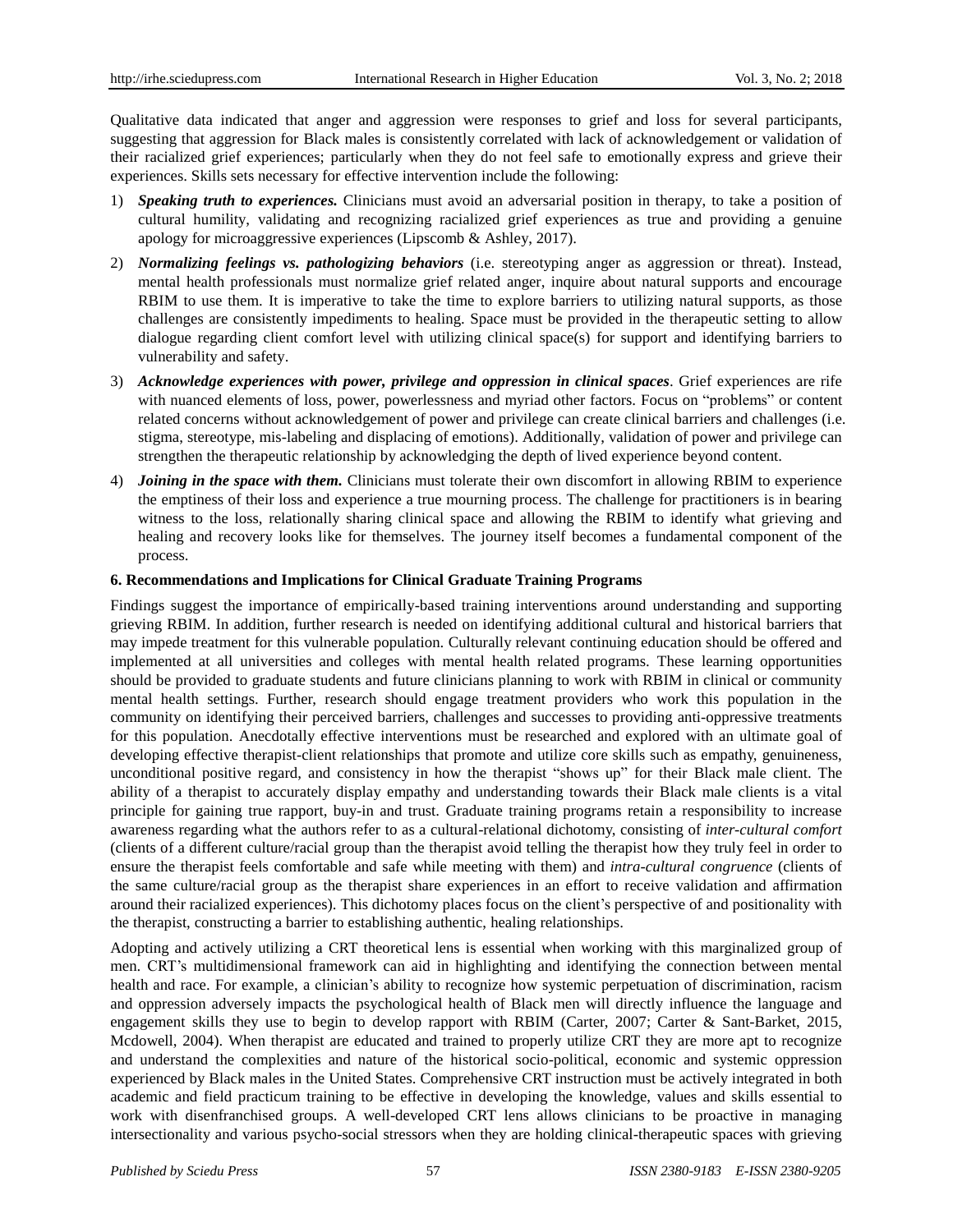#### RBIM.

The provision of culturally reflexive services is of the utmost importance. With a CRT lens, White therapists are encouraged to not only be aware of the privileges they hold but also to acknowledge them in the therapeutic environment. Therapists will not know initially if the challenges presented by RBIM are unique to them as individuals or woven within a society that is oppressive by design, however, direct inquiry, time and space will provide increased clarity. Clinical academic training programs must infuse education around enhancing understanding of the intersecting and traumatic effects of prejudice, discrimination, and stereotyping and teach concrete methods of identifying strategies and interventions for addressing these unique challenges. Because the realities of oppression are always present for RBIM, it is the therapists' responsibility to be cognizant of their psychic reward (Better, 2008) and not avoid, minimize or project personal values, ideologies, and biases onto their clients. The lack of intersectional education, understanding, knowledge, and compassion causes additional emotional labor for RBIM, resulting in considerable disadvantage to both the client and the therapeutic relationship.

#### **7. Conclusion**

While grief is a universal emotion, it becomes more nuanced when viewed through the lens of the racialized Black male. Thus, treatment with this population is infinitely more complex than treating the grief or racialized trauma alone. Effective intervention requires an intersectional, Critical Race Theory lens to deconstruct current experience, past cultural-specific traumas, institutional/systemic traumas, and intergenerational traumas.

The significance of this research challenges and disrupts what we as society, cultural educators and mental health professionals have been ignoring—the unique RBIM grief experiences. The literature and mental health field is replete with information appraising a Eurocentric, academic dominant lens regarding what *"should"* occur when working with diverse individuals in the absence of seeking and honoring the voices of whom the profession is striving to serve. This research urges clinical practitioners and educators alike to be critically conscious and culturally reflexive when engaging, assessing and treating RBIM grief. The findings encourage a paradigm shift for graduate clinical training programs. Acknowledgement of unique intersectional identity experiences and the incorporation of CRT strategies in curriculum can target and remediate clinical pathologizing of behaviors and symptoms that are not understood. Academicians and clinicians must strive to challenge their mindset and recognize that to be anti-oppressive educators and clinicians, we must evolve our pedagogical approach and theoretical framework to make room for the lived experiences of vulnerable groups.

Finally, because of the limited research on the needs of RBIM by non-dominant researchers, there is a need for further research on addressing clinical issues and trauma specific treatments for Black men by researchers with multi-layered intersectional identities. Deconstruction of current lived experiences, historical and intergenerational trauma, and ongoing marginalization and oppression are critical to understand and engage in effective practice with this population. There is much information to be gained for the growth of instructors, students, mental health providers, researchers and scholars in providing comprehensive, culturally relevant mental health services to RBIM.

"Death is not the greatest loss in life. The greatest loss is what dies inside while still alive. Never surrender."

*-Tupac Shakur*

#### **References**

- Abrams, L., & Moio, J. (2009). Critical race theory and the cultural competence dilemma in social work education. *Journal of Social Work Education, 45*(2), 245-261. https://doi.org/10.5175/JSWE.2009.200700109
- American Psychological Association. (2016). African Americans have limited access to mental and behavioral health care. Retrieved from<http://www.apa.org/about/gr/issues/minority/access.aspx>
- Anderson, V. (2009). Lopsided discipline takes toll on black male students. (Editorial). *Catalyst Chicago,* 2.
- Ashley, W., & Paez, J. (2015). Enhancing strengths based pedagogy: From cultural competence to Critical Race Theory. *The International Journal of Interdisciplinary Educational Studies, 10*(4), 15-25.
- Bazeley, P. (2012). Regulating Qualitative Coding Using QDAS?. *Sociological Methodology, 42*(1), 77-78. https://doi.org/10.1177/0081175012460852
- Bell, D. A., Jr. (2000). Property rights in whiteness: Their legal legacy, their economic costs. In R. Delgado & J. Stefancic (Eds.), *Critical race theory: The cutting edge* (2nd ed., pp. 71-79). Philadelphia: Temple University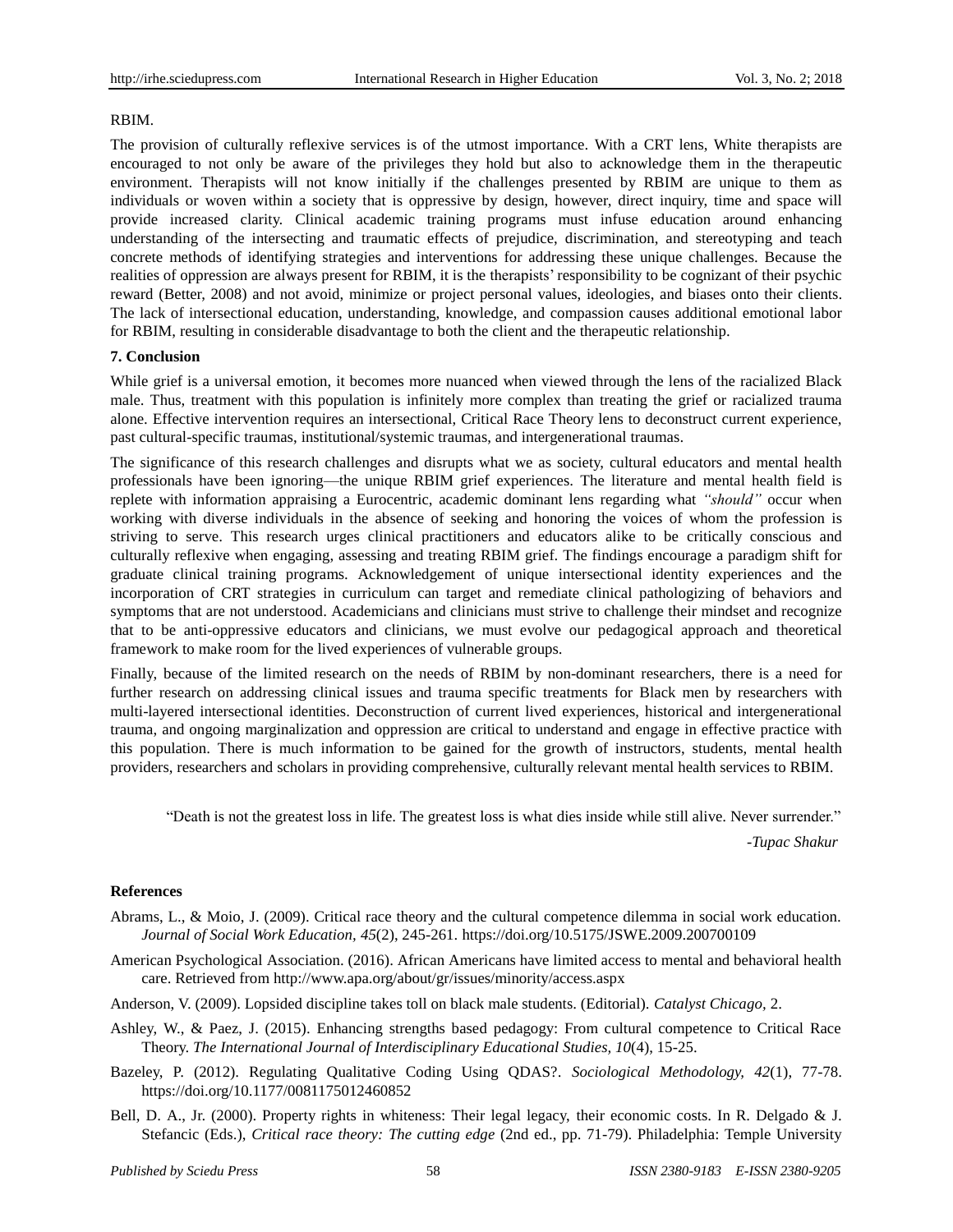Press.

- Berzoff, J., & Silverman, P. (Eds.). (2004). *Living with dying: A handbook for end-of-life healthcare practitioners*. New York: Columbia University Press.
- Better, S. (2008). *Institutional Racism: A Primer on Theory and Strategies for Social Change* (2nd ed.). Chicago: Burnham.
- Bowleg, L., & Raj, A. (2012). Shared communities, structural contexts, and HIV risk: Prioritizing the HIV risk and prevention needs of black heterosexual men. *The American Journal of Public Health, 102*(5), S173. https://doi.org/10.2105/AJPH.2011.300342
- Bowleg, L., Del R ó-Gonz ález, A., Holt, S., Pérez, C., Massie, J., Mandell, J., & A. Boone, C. (2017). Intersectional Epistemologies of Ignorance: How Behavioral and Social Science Research Shapes What We Know, Think We Know, and Don't Know About U.S. Black Men's Sexualities. *The Journal of Sex Research, 54*(4-5), 577-603. https://doi.org/10.1080/00224499.2017.1295300
- Bowman, M. (2015). Completing an incomplete history: The African American narrative in civil war Helena. *Race, Gender & Class, 22*(1/2), 236-247.
- Brookfield, S. D. (1995). *Becoming a Critically Reflective Teacher.* San Francisco: Jossey-Bass.
- Carter, R. T. (2007). Racism and psychological and emotional injury: Recognizing and assessing race-based traumatic stress. *The Counseling Psychologist, 35,* 13–105. https://doi.org/10.1177/0011000006292033
- Carter, R. T., & Sant-Barket, S. M. (2015). Assessment of the impact of racial discrimination and racism: How to use the Race-Based Traumatic Stress Symptom Scale in practice. *Traumatology, 21*, 32-39. https://doi.org/10.1037/trm0000018
- Centers for Disease Control (CDC). (2015). *Fact Sheet.* Atlanta, GA: CDC.
- Crenshaw, K., Gotanda, N., Peller, G., & Thomas, K. (Eds.). (1995). *Critical race theory: The key writings that formed the movement.* New York: The New Press.
- Delgado, R., & Stefancic, J. (2001). *Critical Race Theory: An Introduction*. New York: New York University Press.
- Du Bois, W. E. B. (1898). The Study of the Negro Problems. *Annals of the American Academy of Political and Social Science, 568*, 13-298. https://doi.org/10.1177/000271620056800103
- Dunlap, E., Benoit, E., & Graves, J. L. (2013). Recollections of Sexual Socialisation among Marginalised Heterosexual Black Men. *Sex Education: Sexuality, Society and Learning, 13*(5), 560-572. https://doi.org/10.1080/14681811.2013.776956
- Frankenberg, R. (1993). *White women, race matters: The social construction of whiteness*. Minneapolis: University of Minnesota Press.
- Hardiman, R. (2001). Reflections on white identity development theory. In C. L. Wijeysenghe & B. W. Jackson, III (Eds.), *New perspectives on racial identity development: A theoretical and practical anthology* (pp. 108-128). New York: New York University Press.
- Harris, S. (1995). Psychosocial development and Black male masculinity: Implications for counseling economically disadvantaged African American male adolescents. *Journal of Counseling and Development, 73*(3), 279-287. https://doi.org/10.1002/j.1556-6676.1995.tb01749.x
- Helms, J. E. (1992). *A race is a nice thing to have: A guide to being a white person or understanding the white person in your life*. Topeka, Kansas: Content Communications.
- Herman, J. L. (2015). *Trauma and Recovery: The Aftermath of Violence--From Domestic Abuse to Political Terror*. New York: Basic Books.
- Lathrop, D. (2017). Disenfranchised Grief and Physician Burnout. *Annals Of Family Medicine, 15*(4), 375-378. https://doi.org/10.1370/afm.2074
- Lipscomb, A. E. (2016). *Black Male Grief Reaction to Trauma: A Clinical Case Study of One Man's Mental Health Treatment*. CreateSpace Publications.
- Lipscomb, A. E., & Ashley, W. (2017). Colorful Disclosures: Identifying Identity-Based Differences and Enhancing Critical Consciousness in Supervision. *Smith College Studies in Social Work*. https://doi.org/10.1080/00377317.2017.1324098